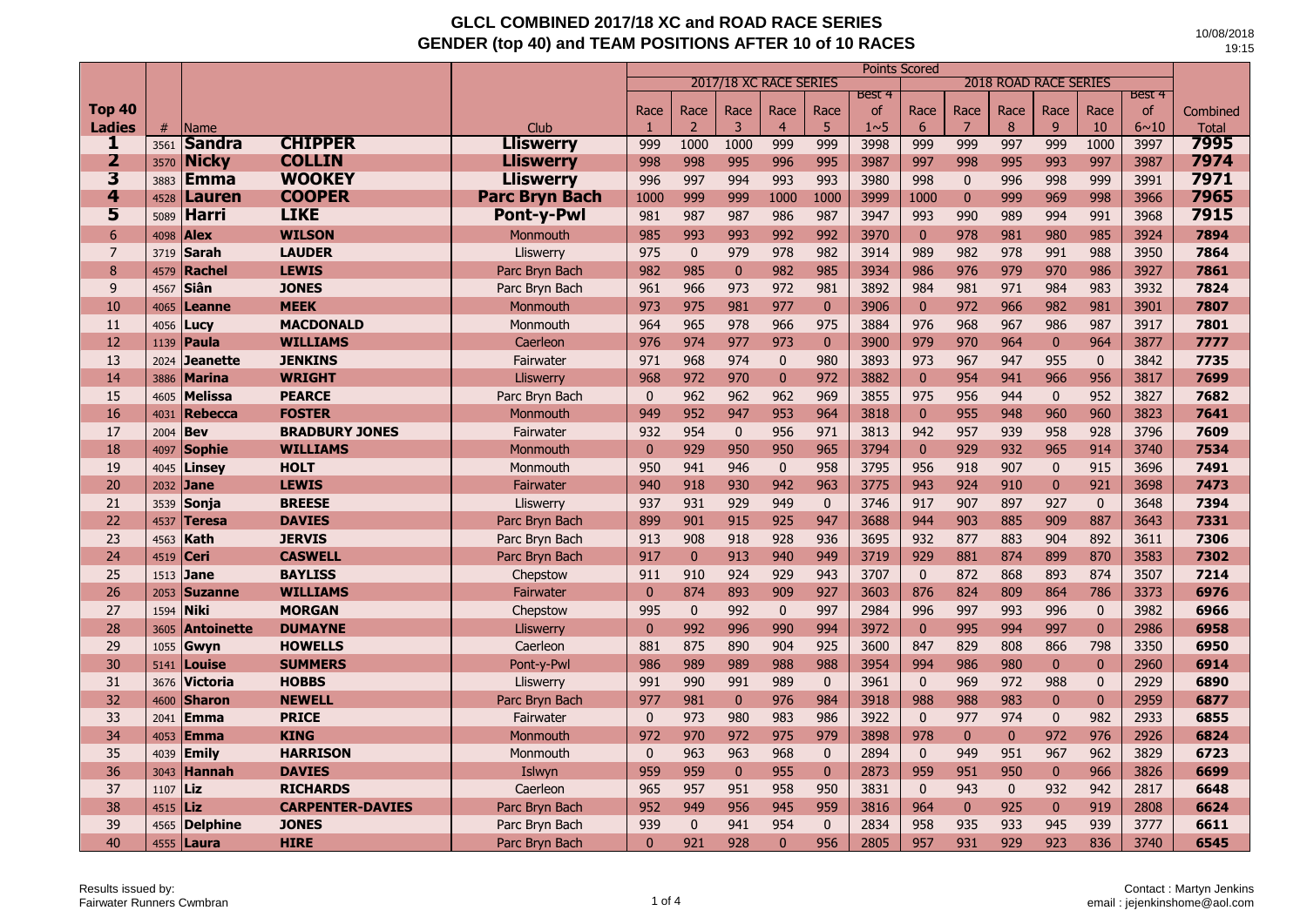|                         |      |                |                 |                       | <b>Points Scored</b><br>2017/18XC RACE SERIES<br><b>2018 ROAD RACE SERIES</b> |                |              |                |                |                  |                |              |              |                |                |          |              |
|-------------------------|------|----------------|-----------------|-----------------------|-------------------------------------------------------------------------------|----------------|--------------|----------------|----------------|------------------|----------------|--------------|--------------|----------------|----------------|----------|--------------|
|                         |      |                |                 |                       |                                                                               |                |              |                |                | Best 4           |                |              |              |                |                | Best 4   |              |
| <b>Top 40</b>           |      |                |                 |                       | Race                                                                          | Race           | Race         | Race           | Race           | <sub>of</sub>    | Race           | Race         | Race         | Race           | Race           | of       | Combined     |
| <b>Men</b>              | #    | <b>Name</b>    |                 | <b>Club</b>           | -1                                                                            | $\overline{2}$ | 3            | 4              | 5              | 1 <sub>0</sub> 5 | 6              | 7            | 8            | $\overline{9}$ | 10             | $6 - 10$ | <b>Total</b> |
| 1                       | 4570 | <b>Sam</b>     | <b>JONES</b>    | <b>Parc Bryn Bach</b> | 995                                                                           | 994            | 995          | 997            | 999            | 3986             | 997            | 999          | 998          | 998            | 996            | 3992     | 7978         |
| $\overline{2}$          | 3750 | <b>Martin</b>  | <b>NORTON</b>   | Lliswerrv             | 992                                                                           | 996            | 992          | 996            | 996            | 3980             | 998            | 998          | 997          | $\mathbf{0}$   | 982            | 3975     | 7955         |
| $\overline{\mathbf{3}}$ | 5162 | Paul           | <b>WHITE</b>    | <b>Pont-y-Pwl</b>     | 987                                                                           | 993            | 989          | 992            | $\mathbf{0}$   | 3961             | 995            | 994          | 996          | $\mathbf{0}$   | 994            | 3979     | 7940         |
| $\overline{\mathbf{4}}$ | 5087 | <b>Andrew</b>  | LEE             | <b>Pont-v-Pwl</b>     | 989                                                                           | 988            | 994          | 993            | 982            | 3964             | $\mathbf{0}$   | 988          | 992          | 994            | 984            | 3958     | 7922         |
| 5                       | 5125 | <b>Iestyn</b>  | <b>RHODES</b>   | <b>Pont-y-Pwl</b>     | 996                                                                           | 983            | 977          | $\mathbf{0}$   | 994            | 3950             | 987            | 986          | 990          | 987            | $\overline{0}$ | 3950     | 7900         |
| 6                       | 3521 | <b>Jon</b>     | <b>BELCHER</b>  | Lliswerry             | 979                                                                           | 982            | $\mathbf{0}$ | 983            | 989            | 3933             | 992            | 990          | 988          | 990            | 992            | 3964     | 7897         |
| $\overline{7}$          | 3545 | Paul           | <b>BRUTON</b>   | Lliswerry             | 982                                                                           | 972            | 981          | 988            | 985            | 3936             | 990            | 989          | 991          | 989            | 989            | 3959     | 7895         |
| 8                       | 2546 | <b>Gareth</b>  | <b>JONES</b>    | Griffithstown         | 984                                                                           | 981            | 990          | $\overline{0}$ | 986            | 3941             | 980            | 975          | 977          | 984            | 974            | 3916     | 7857         |
| 9                       | 3099 | Paul           | <b>HAYWARD</b>  | Islwyn                | 976                                                                           | 976            | 983          | 981            | $\mathbf{0}$   | 3916             | 977            | 968          | 982          | 983            | 969            | 3911     | 7827         |
| 10                      | 5029 | <b>Steve</b>   | <b>DAVIES</b>   | Pont-y-Pwl            | $\mathbf{0}$                                                                  | 948            | 970          | 974            | 981            | 3873             | 970            | 965          | 973          | 981            | $\overline{0}$ | 3889     | 7762         |
| 11                      | 3790 | <b>Daniel</b>  | <b>REILLY</b>   | Lliswerry             | 959                                                                           | 969            | 971          | $\mathbf{0}$   | 970            | 3869             | $\mathbf{0}$   | 959          | 969          | 973            | 964            | 3865     | 7734         |
| 12                      | 4673 | <b>Haydn</b>   | <b>HARTNELL</b> | Parc Bryn Bach        | $\mathbf{0}$                                                                  | 961            | 952          | 969            | 971            | 3853             | 965            | 945          | 953          | 962            | 958            | 3838     | 7691         |
| 13                      | 4618 | <b>Richard</b> | <b>SHEEHY</b>   | Parc Bryn Bach        | 961                                                                           | 956            | 941          | 960            | $\mathbf 0$    | 3818             | 950            | $\pmb{0}$    | 956          | 961            | 957            | 3824     | 7642         |
| 14                      | 1086 | <b>Matthew</b> | <b>MULCAHY</b>  | Caerleon              | 951                                                                           | 950            | 951          | 951            | 964            | 3817             | 963            | 956          | 930          | 954            | 949            | 3822     | 7639         |
| 15                      | 1642 | <b>Mark</b>    | <b>BURBIDGE</b> | Chepstow              | 922                                                                           | 955            | 958          | 973            | 978            | 3864             | 945            | 934          | 939          | 935            | 941            | 3760     | 7624         |
| 16                      | 3568 | <b>Mike</b>    | <b>CLEAVER</b>  | Lliswerry             | 923                                                                           | 947            | 947          | $\overline{0}$ | 954            | 3771             | 958            | 947          | 966          | 970            | 942            | 3841     | 7612         |
| 17                      | 2596 | <b>Mark</b>    | <b>HOBBS</b>    | Griffithstown         | $\mathbf{0}$                                                                  | 889            | 943          | 938            | 948            | 3718             | 962            | 954          | 970          | 972            | 966            | 3870     | 7588         |
| 18                      | 4028 | <b>Brian</b>   | <b>EVANS</b>    | Monmouth              | 919                                                                           | 913            | $\mathbf{0}$ | 942            | 955            | 3729             | 947            | 925          | 931          | 933            | $\overline{0}$ | 3736     | 7465         |
| 19                      | 1602 | <b>Stephen</b> | <b>OWEN</b>     | Chepstow              | 938                                                                           | 921            | $\mathbf{0}$ | 944            | 952            | 3755             | 925            | 907          | 932          | 931            | 916            | 3704     | 7459         |
| 20                      | 3290 | <b>Kim</b>     | <b>WEHDEN</b>   | Islwyn                | 924                                                                           | 923            | 942          | $\overline{0}$ | 963            | 3752             | 919            | 915          | 928          | 922            | $\overline{0}$ | 3684     | 7436         |
| 21                      | 4507 | <b>Neil</b>    | <b>BEYNON</b>   | Parc Bryn Bach        | 937                                                                           | 935            | 932          | 950            | $\mathbf{0}$   | 3754             | 915            | 889          | 920          | 925            | 906            | 3666     | 7420         |
| 22                      | 4026 | <b>Mark</b>    | <b>DUNN</b>     | Monmouth              | 888                                                                           | 922            | 950          | 963            | $\overline{0}$ | 3723             | $\overline{0}$ | 913          | 925          | 927            | 928            | 3693     | 7416         |
| 23                      | 5138 | <b>Andrew</b>  | <b>SMITH</b>    | Pont-y-Pwl            | 880                                                                           | 883            | 911          | 930            | 934            | 3658             | 921            | $\mathbf 0$  | 903          | 902            | 889            | 3615     | 7273         |
| 24                      | 3211 | <b>Steven</b>  | <b>PHILLIPS</b> | Islwyn                | $\overline{0}$                                                                | 862            | 895          | 927            | 935            | 3619             | 916            | 885          | 898          | 921            | 912            | 3647     | 7266         |
| 25                      | 5511 | <b>Jon</b>     | <b>HANCOCK</b>  | <b>Usk</b>            | 916                                                                           | 898            | 920          | 945            | 925            | 3706             | 887            | 851          | 880          | 892            | 865            | 3524     | 7230         |
| 26                      | 1109 | <b>Peter</b>   | <b>RODGER</b>   | Caerleon              | $\mathbf{0}$                                                                  | 895            | 927          | 940            | 941            | 3703             | 885            | 877          | 887          | $\overline{0}$ | 873            | 3522     | 7225         |
| 27                      | 3658 | Ian            | <b>HARRHY</b>   | Lliswerry             | 898                                                                           | 886            | 902          | 923            | 938            | 3661             | 900            | 859          | 883          | 906            | 860            | 3549     | 7210         |
| 28                      | 4575 | <b>Darran</b>  | <b>KIPPEST</b>  | Parc Bryn Bach        | 942                                                                           | 937            | 912          | $\overline{0}$ | 897            | 3688             | 888            | 769          | 843          | 885            | 827            | 3443     | 7131         |
| 29                      | 3680 | <b>Oliver</b>  | <b>HUGHES</b>   | Lliswerry             | 907                                                                           | 912            | 922          | 933            | 931            | 3698             | 856            | 844          | $\mathbf{0}$ | 858            | 781            | 3339     | 7037         |
| 30                      | 3242 | <b>Lee</b>     | <b>RICHARDS</b> | Islwyn                | 874                                                                           | 878            | 893          | $\overline{0}$ | 904            | 3549             | 864            | 852          | 841          | 880            | $\overline{0}$ | 3437     | 6986         |
| 31                      | 4535 | <b>Stephen</b> | <b>DALLOW</b>   | Parc Bryn Bach        | 854                                                                           | 859            | $\pmb{0}$    | 894            | 895            | 3502             | 867            | 836          | 851          | 891            | 857            | 3466     | 6968         |
| 32                      | 4580 | <b>Anthony</b> | <b>LEWIS</b>    | Parc Bryn Bach        | 867                                                                           | 852            | 889          | 917            | $\overline{0}$ | 3525             | 852            | 820          | 846          | 881            | 863            | 3442     | 6967         |
| 33                      | 2033 | <b>Michael</b> | <b>LEWIS</b>    | Fairwater             | $\mathbf{0}$                                                                  | 991            | 996          | 995            | 992            | 3974             | 999            | $\mathbf{0}$ | $\mathbf{0}$ | 996            | 997            | 2992     | 6966         |
| 34                      | 3769 | <b>Mike</b>    | <b>POBJOY</b>   | Lliswerry             | 864                                                                           | 866            | 890          | $\overline{0}$ | 916            | 3536             | 858            | 813          | 873          | 865            | 833            | 3429     | 6965         |
| 35                      | 4019 | <b>Jeremy</b>  | <b>CREASEY</b>  | Monmouth              | 892                                                                           | 870            | 879          | 929            | 926            | 3626             | $\mathbf{0}$   | 748          | 863          | 866            | 815            | 3292     | 6918         |
| 36                      | 4621 | <b>Marcus</b>  | <b>SMITH</b>    | Parc Bryn Bach        | 866                                                                           | 847            | 880          | 899            | 905            | 3550             | 842            | 812          | 827          | $\overline{0}$ | 800            | 3281     | 6831         |
| 37                      | 2025 | <b>Martyn</b>  | <b>JENKINS</b>  | Fairwater             | 855                                                                           | 854            | 891          | 907            | 906            | 3559             | 849            | 778          | 792          | 846            | $\overline{0}$ | 3265     | 6824         |
| 38                      | 3510 | <b>Howard</b>  | <b>ATTWOOD</b>  | Lliswerry             | 856                                                                           | 850            | 877          | 903            | $\overline{0}$ | 3486             | 830            | 791          | 809          | 829            | 792            | 3260     | 6746         |
| 39                      | 4654 | <b>Stephen</b> | <b>WILLIAMS</b> | Parc Bryn Bach        | 967                                                                           | $\mathbf{0}$   | 948          | 967            | 966            | 3848             | 961            | $\mathbf{0}$ | $\mathbf{0}$ | 969            | 960            | 2890     | 6738         |
| 40                      | 1573 | <b>Dickie</b>  | <b>HUDD</b>     | Chepstow              | 958                                                                           | 940            | 963          | $\overline{0}$ | $\Omega$       | 2861             | 967            | $\mathbf{0}$ | 968          | 974            | 943            | 3852     | 6713         |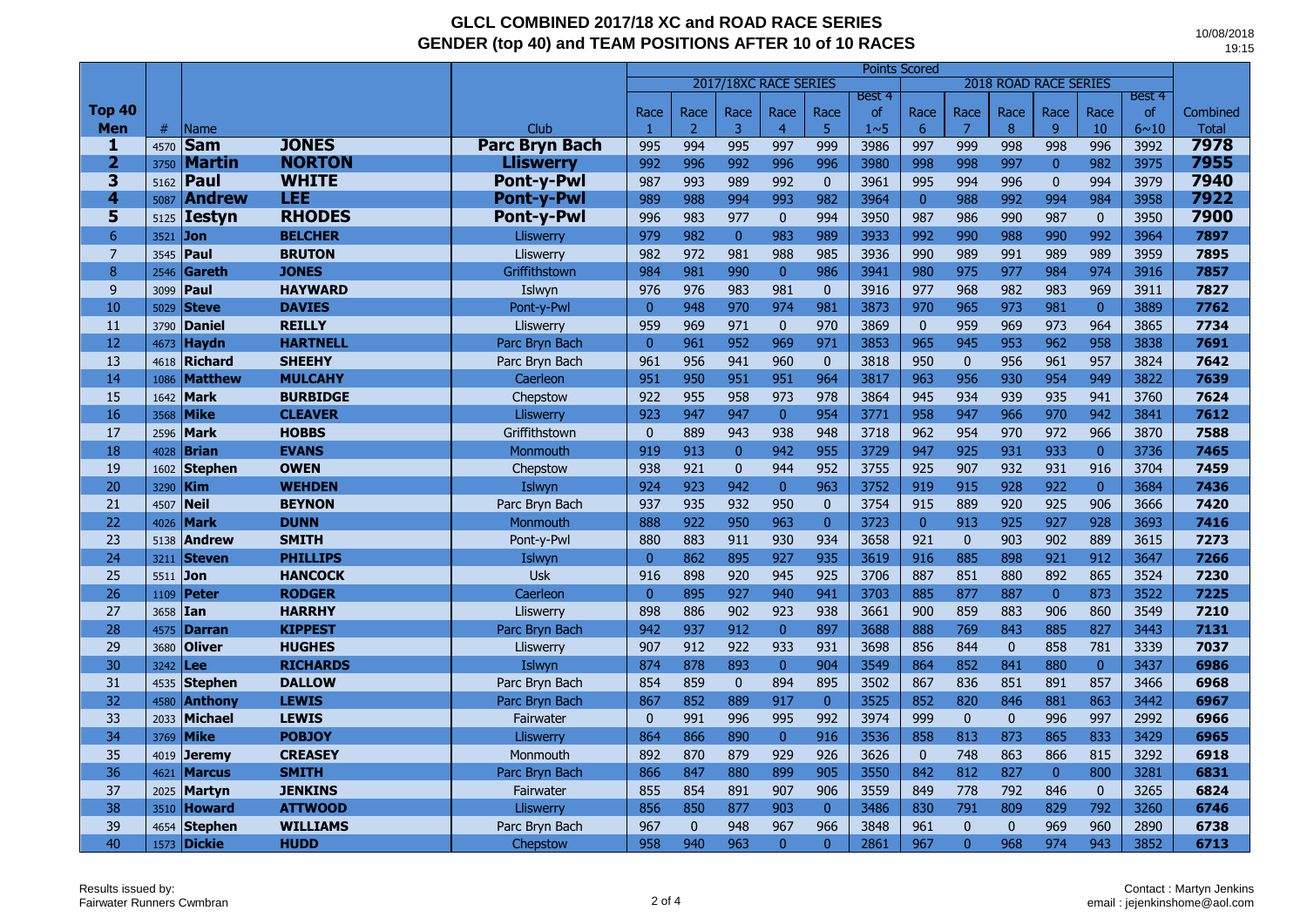| <b>Ladies</b><br>"A" Team | <b>CLUB</b>           | Race           | Race           | Race<br>3      | Race<br>4      | Race<br>5.     | Race<br>6      | Race           | Race<br>8      | Race<br>9      | Race<br>10     | 10<br>Race<br><b>Total</b> |
|---------------------------|-----------------------|----------------|----------------|----------------|----------------|----------------|----------------|----------------|----------------|----------------|----------------|----------------------------|
|                           | <b>LLISWERRY</b>      | 10             | 10             | 10             | 10             | 9.5            | 9              | 9              | 10             | 10             | 10             | 97.5                       |
| $\overline{\mathbf{2}}$   | <b>CHEPSTOW</b>       | 7              | 9              | 9              | 9              | 9.5            | 6              | 10             | $\overline{9}$ | 9              | 5 <sup>1</sup> | 82.5                       |
| 3                         | <b>PARC BRYN BACH</b> | 8.5            | 7              | 7              | 8              | 8              | 10             | $\overline{7}$ | 7              | 8              | 9              | 79.5                       |
| $\overline{4}$            | <b>PONT-Y-PWL</b>     | 8.5            | 8              | 8              | $\overline{7}$ | $\overline{7}$ | 8              | 8              | 8              | 4              | 6              | 72.5                       |
| 5                         | <b>MONMOUTH</b>       | 6              | 6              | 6              | 6              | 6              | 3              | 4.5            | 5              | $\overline{7}$ | 8              | 57.5                       |
| 6                         | <b>ISLWYN</b>         | 5.             | 5              | $\overline{2}$ | $\overline{4}$ | 3              | 7              | 3              | 6              | 6              | $\overline{4}$ | 45                         |
| $\overline{7}$            | <b>CAERLEON</b>       | 4              | $\overline{4}$ | 4              | 5              | $\overline{2}$ | 5              | 4.5            | 3              | 5              | $\overline{7}$ | 43.5                       |
| 8                         | <b>FAIRWATER</b>      | 3              | 3              | 5              | 3              | 5              | 4              | 6              | 4              | 3              | 3              | 39                         |
| 9                         | <b>GRIFFITHSTOWN</b>  | $\overline{2}$ | $\overline{2}$ | 3              | $\overline{2}$ | $\overline{4}$ | $\overline{2}$ | $\overline{2}$ | $\overline{2}$ | $\overline{2}$ | $\overline{2}$ | 23                         |
| 10                        | <b>USK</b>            | 0              | $\Omega$       | $\mathbf{0}$   | 1              | $\mathbf{0}$   | $\Omega$       | $\Omega$       |                | $\mathbf{0}$   |                | 3                          |

| <b>Mens</b><br>"A" Team | Club                  | Race           | Race           | Race<br>3      | Race<br>$\overline{4}$ | Race<br>5      | Race<br>6      | Race           | Race<br>8      | Race<br>9      | Race<br>10     | 10<br>Race<br>Total |
|-------------------------|-----------------------|----------------|----------------|----------------|------------------------|----------------|----------------|----------------|----------------|----------------|----------------|---------------------|
|                         | <b>LLISWERRY</b>      | 8              | 8.5            | 8              | 10                     | 10             | 9              | 10             | 10             | 9              | 9              | 91.5                |
| $\overline{2}$          | <b>PARC BRYN BACH</b> | 9              | 7              | 7              | 7                      | 7              | 10             | 9              | 9              | 10             | 10             | 85                  |
| $\overline{\mathbf{3}}$ | <b>PONT-Y-PWL</b>     | 10             | 10             | 9              | 9                      | 9              | 8              | 8              | 8              | 7              | 6              | 84                  |
| 4                       | <b>CHEPSTOW</b>       | 7              | 8.5            | 10             | 8                      | 8              | 5.             | 7              | 6              | 8              | 8              | 75.5                |
| 5                       | <b>ISLWYN</b>         | 4              | 6              | $\overline{2}$ | 6                      | 5              | $\overline{7}$ | 6              | $\overline{7}$ | 6              | $\overline{7}$ | 56                  |
| 6                       | <b>CAERLEON</b>       | 5.             | 5 <sup>1</sup> | 5              | $\overline{4}$         | 6              | $\overline{4}$ | 3              | 5              | 5              | 3              | 45                  |
| 7                       | <b>GRIFFITHSTOWN</b>  | 6              | 4              | 6              | 1                      | $\overline{4}$ | 6              | $\overline{4}$ | $\overline{2}$ | $\overline{4}$ | 5              | 42                  |
| 8                       | <b>MONMOUTH</b>       | 3              | 3              | 3              | 5                      | 3              | $\overline{2}$ | 5.             | 4              | 2              |                | 31                  |
| 9                       | <b>FAIRWATER</b>      | $\overline{2}$ | $\overline{2}$ | $\overline{4}$ | 3                      | $\mathbf{1}$   | 3              | $\overline{2}$ | 3              | 3              | $\overline{4}$ | 27                  |
| 10                      | <b>USK</b>            |                |                |                | $\overline{2}$         | $\overline{2}$ |                |                |                |                | $\overline{2}$ | 13                  |

19:15